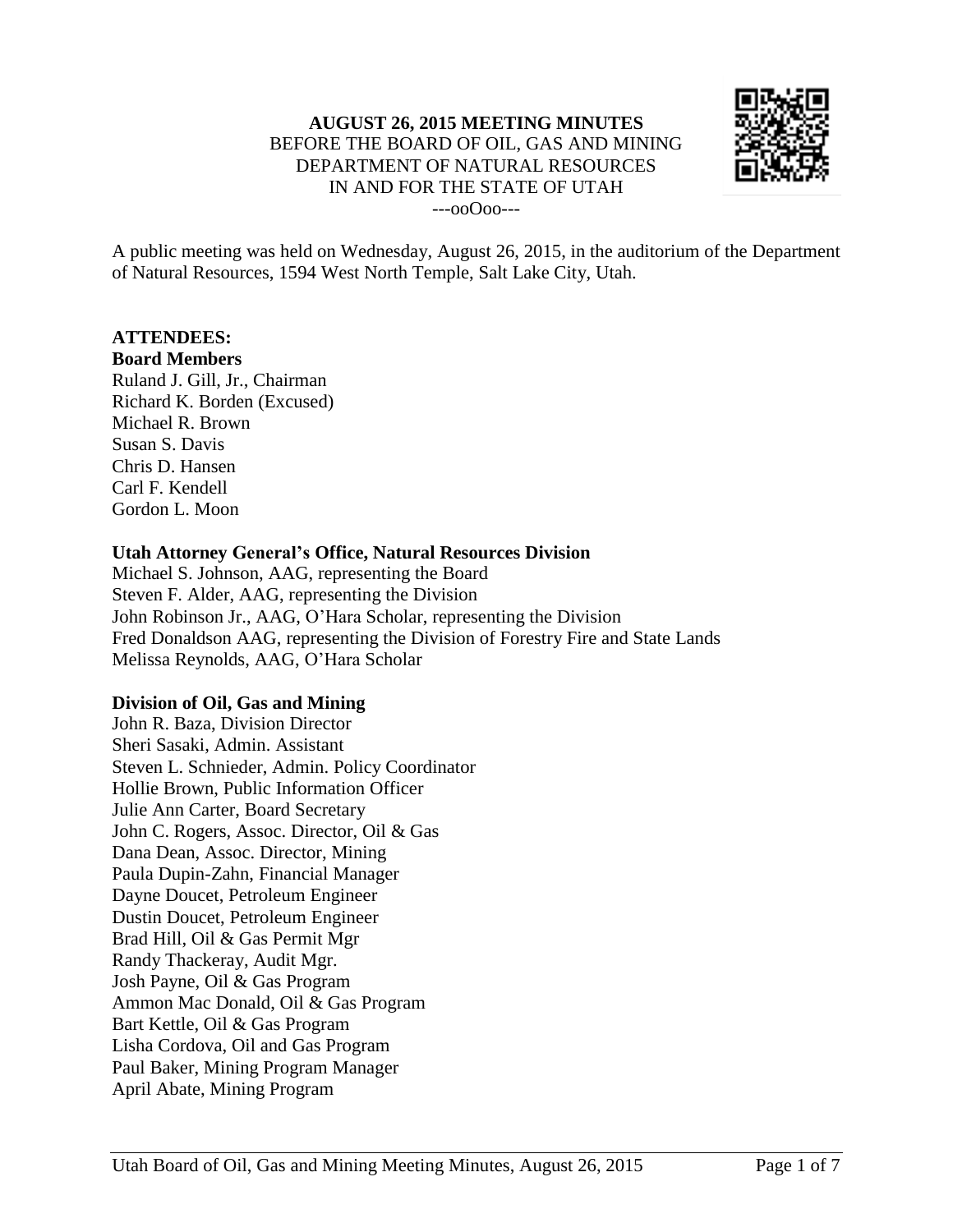**Alpine Court Reporting**

Michelle Mallonee, R.P.R., C.S.R.

## **Members of the Public and Other Agencies:**

Lowell Braxton, Western Energy Alliance Lee Peacock, Utah Petroleum Association Cliff Parkinson, Lear and Lear Frederick M. MacDonald, MacDonald & Miller Mineral Legal Services PLLC Alair Emory, Office of Energy Development Robyn Pearson, Deputy Director, Department of Natural Resources Melvin Capitan, Montezuma Well Service Teale P. Stone, Bill Barrett Corporation David M. Watts, Bill Barrett Corporation Brent A. Murphy, Bill Barrett Corporation

### **Briefing Session:**

The Chairman, Ruland J Gill, Jr., called the meeting to order at 8:00 a.m. John R. Baza, Division Director, conducted the Briefing Session.

1. Potential Congressional Lands Legislation

Director John Baza reported that this is a Public Lands Initiative involving Summit, Uintah, and Duchesne counties. It is a collaborative effort among Utah congressman to focus on a bill to provide protection for sensitive Utah lands.

2. September Field Trip

The September Board meeting will be on Wednesday the 16th in Salt Lake City. The field trip will be on Thursday, September 17. The Board will tour the Skyline mine.

- 3. Other
	- Introduction of New Employees: Tom McKay, Hollie Brown, and Sheri Sasaki

# 4. Next Month's Agenda and Division Calendar

- The Board is invited to attend the Uintah Basin Energy Summit
- The next IOGCC meeting is in Oklahoma City on the last week of September
- The next Uintah Basin Oil and Gas Collaborative meeting in on October 8th in Vernal, Utah. The topic will be on the "Frac Focus" website. The Board is invited to attend.
- The next Board hearing is on October 28th.
- 5. Opportunity for Public Comment

The Board Chairman opened the meeting for public comment. Comments were given by Lee Peacock, Utah Petroleum Association regarding the downturn in oil prices and the effect it is having on operators and the state, and also on the Public Lands Transfer initiative.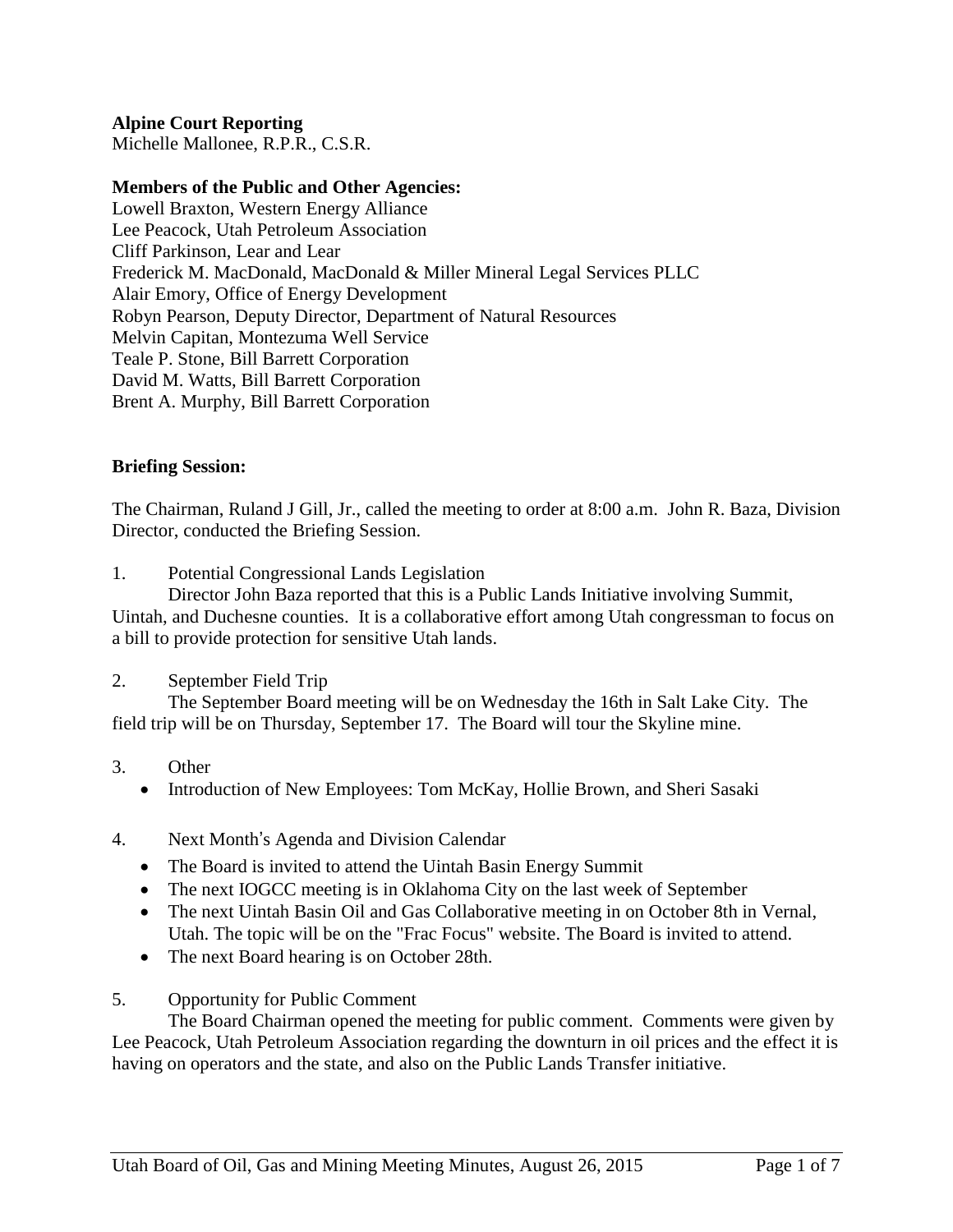Comments were also given by Lowell Braxton, Western Energy Advocates. Mr. Braxton reported on the Public Lands initiative and the Moab Master Leasing Plan.

Seeing no further members of the public coming forward to comment, the Chairman adjourned the briefing session at 8:30 a.m. The hearing will begin at 9:00 a.m.

### **Formal Session:**

The Chairman, Ruland J. Gill, Jr., called the formal session of the Board of Oil Gas and Mining hearing to order at 9:00 a.m. The Board heard the following matters:

*Please note: Transcripts of the formal items will be available for review at the Division offices approximately fifteen business days after the hearing date. Copies of individual transcripts may be purchased from Alpine Court Reporting, 243 East 400 South, Suite 101B, Salt Lake City, Utah 84111, ph.: 801-691-1000.*

1. Docket No. 2009-015 Cause No. WD-04-2009 – In the Matter of the Request for Agency Action of Utah Division of Oil, Gas, and Mining for a Cessation Order and Civil Penalties Against Montezuma Well Service, Inc., and Earl Martinez, Owner and Operator of the Montezuma Creek Waste Disposal Facility Section 14, T 40 So., R. 22 East, San Juan County, Utah.

*(Continued from the August 27, 2014, Board Hearing. The Division will report on Montezuma's efforts to address clean-up issues.)*

Time: 10:46 a.m. to 11:22 a.m.

Board Members present: Ruland J. Gill, Jr., Chairman, Michael R. Brown, Susan S. Davis, Chris D. Hansen, Carl F. Kendell, and Gordon L. Moon. Richard K. Borden was excused.

Counsel for the Board: Michael S. Johnson, Assistant Attorney General, Natural Resources.

Counsel for the Division: Steven F. Alder, Assistant Attorney General, Natural Resources. Witnesses: Lisha Cordova, Bart Kettle, and Brad Hill.

On Behalf of Montezuma Well Service: Melvin Capitan, Manager.

The Division gave a report on progress made on reclamation of the land farm and evaporation pits at the water disposal facility currently owned and operated by Montezuma Well Service.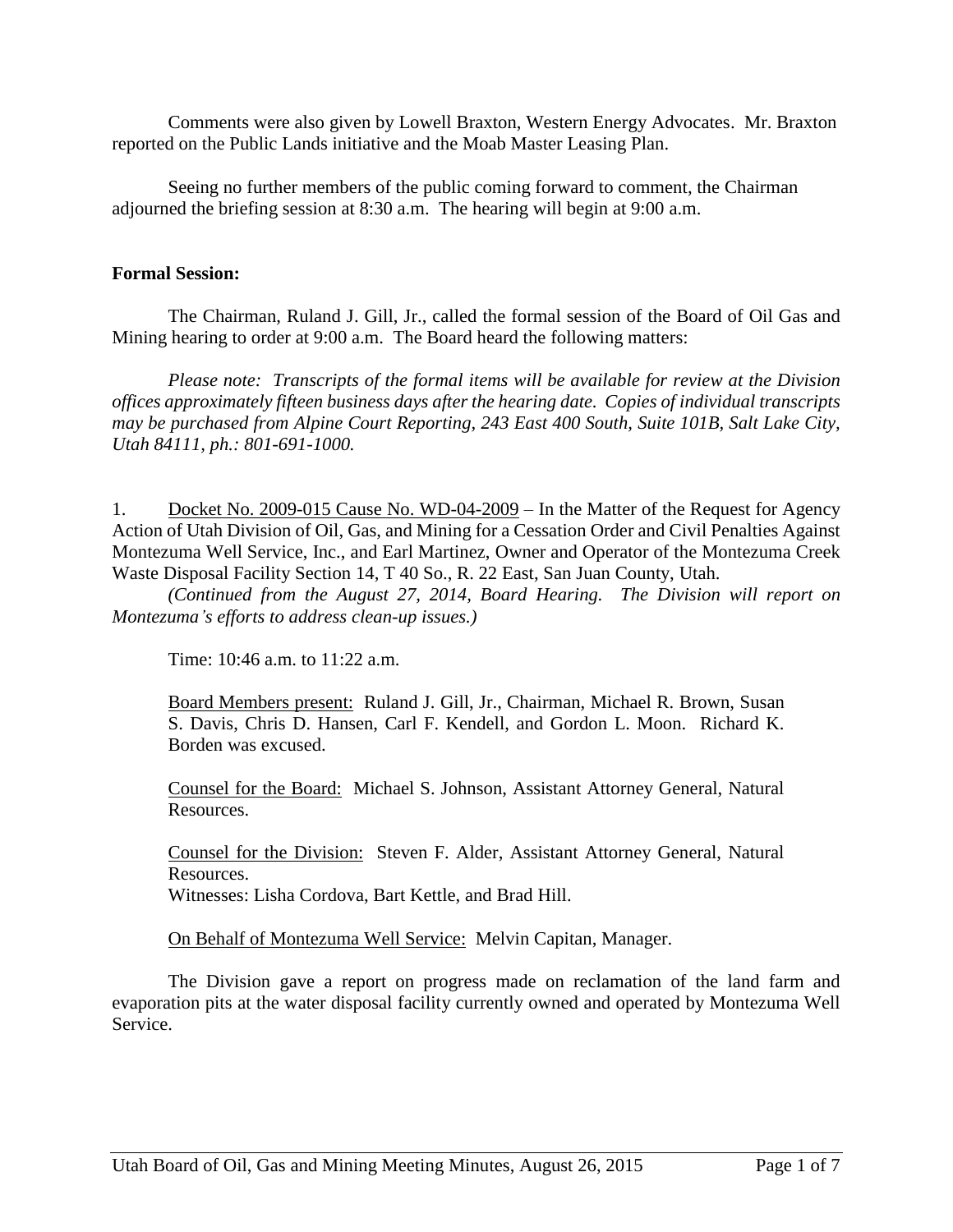Melvin Capitan, Manager at Montezuma Well Service, gave additional information about plans for continued cleanup of the site. Montezuma Well Service continues to be in compliance with the requirements set forth in the original Board Order and the Stipulation.

The Board continued the matter for one year by unanimous vote. Ruland J. Gill, Jr., Chairman, Michael R. Brown, Susan S. Davis, Chris D. Hansen, Carl F. Kendell, and Gordon L. Moon were present to participate at the hearing and vote on this matter. Richard K. Borden was excused.

2. Docket No. 2015-022 Cause No. 131-140 – In the Matter of the Request for Agency Action of BILL BARRETT CORPORATION for an Order pooling all interests, including the compulsory pooling of the interests of certain non-consenting or unlocatable owners, in Special Drilling Unit #17, established for the production of oil, gas and associated hydrocarbons from the Lower Green River-Wasatch Formations, comprised of Lot 1 of Section 16, and Lots 1 through 5, W½SE¼, SW¼ and E½NW¼ of Section 17, Township 2 South, Range 2 East, USM, and Lots 1 through 4, NE¼ and E½SE¼ [a/k/a Resurvey No. 42] of Section 9, Township 6 South, Range 19 East, SLM, Uintah County, Utah.

Time: 9:00 a.m. to 10:27 a.m.

Board Members present: Ruland J. Gill, Jr., Chairman, Michael R. Brown, Susan S. Davis, Chris D. Hansen, Carl F. Kendell, and Gordon L. Moon. Richard K. Borden was excused.

Counsel for the Board: Michael S. Johnson, Assistant Attorney General, Natural Resources Division.

Counsel for the Division: Steven F. Alder, and John Robinson Jr., Assistant Attorneys General, Natural Resources Division. Witnesses: Dustin Doucet, and John Rogers.

Counsel for the Petitioner: Frederick M. MacDonald, MacDonald & Miller Mineral Legal Services, PLLC Witnesses: Teale P. Stone, David M. Watts, and Brent A. Murphy.

Forestry Fire and State Lands: Fred Donaldson, Assistant Attorneys General, Natural Resources Division.

The Petitioner asked the Board to approve the Request as submitted. The Division is in support of the Request. The Division of Forestry Fire and State Lands does not object. The Board granted the petition as submitted by unanimous vote. Ruland J. Gill, Jr., Chairman, Michael R. Brown, Susan S. Davis, Chris D. Hansen, Carl F. Kendell, and Gordon L. Moon were present to participate at the hearing and vote on this matter. Richard K. Borden was excused. Mr. Frederick M. MacDonald will prepare the order.